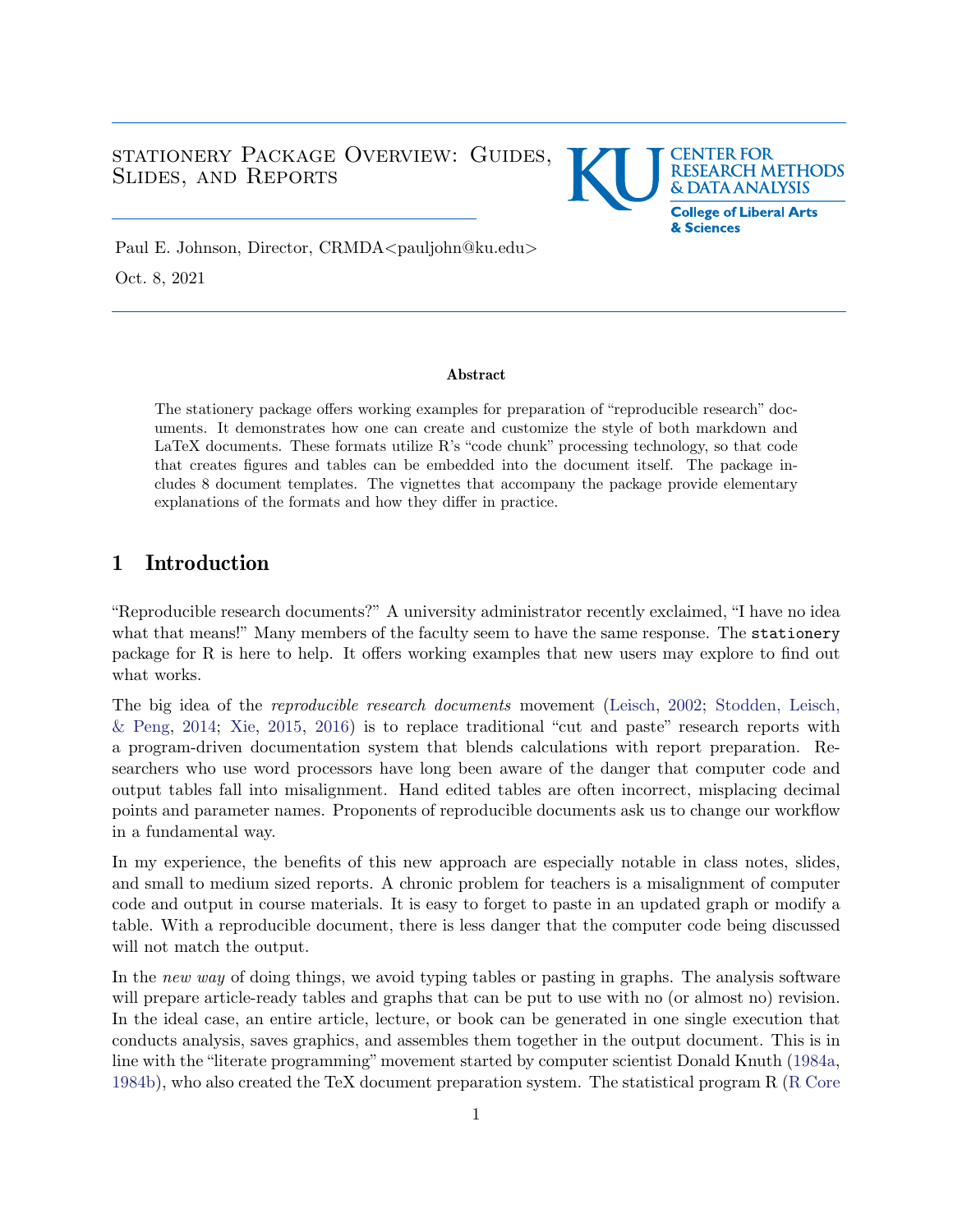[Team,](#page-19-4) [2018\)](#page-19-4) built its documentation framework on the literate programming philosophy, integrating Knuth's concepts of "weaving" and "tangling"into the R system for creating documentation [\(Leisch,](#page-19-0) [2002\)](#page-19-0).

For most word-processor-using researchers, the transition will be jarring. First, the tools for statistical analysis (e.g., SAS, SPSS, Stata, or Mplus) that used to seem adequate are to be replaced with statistical software that is more readily integrated with document preparation. Second, the software for document authoring is being replaced. Microsoft Word is, simply put, insufficient. There is new priority on the integration of code and output within documents.

Once we understand that *big idea*, then comes another series of rude shocks. First, *there are several competing formats* for creating reproducible documents. The first examples prepared for this package were done with LaTeX in mind, but we have introduced a set of examples based on R markdown as well. The examples include code for "raw" LaTeX and LyX (a graphical interface for LaTeX document preparation, <http://www.lyx.org>).

Markdown document formats are, at least superficially, simpler. Their content may seem less obscured by formatting code. For example, in LaTeX to insert a bold font, one would write

\textbf{this is bold}, but in most dialects of markdown, a simpler \*\*this is bold\*\* would get the job done. Markdown is a reasonably legible format *as is*, and yet it can be compiled into more professional output formats. The leading voice for markdown has been John Gruber, whose Daring Fireball website (https://daringfireball.net/projects/markdown) offered the first working set of guidelines for markdown documents. Markdown is more like a movement than language, since there are many competing versions (called "flavors") of the language specification. The success of markdown depends, in a very practical way, on the success of John MacFarlane's ambitious software program pandoc [\(MacFarlane,](#page-19-5) [2018\)](#page-19-5), a translator and compiler.

In my experience, it is relatively easy to build a simple document with either LaTeX or markdown. It is considerably more difficult to create a nice-looking document that incorporates the special features that we are used to in reports. And it is considerably more difficult to re-style the output to match user-driven specifications. The stationery package reflects the accumulated effort (and frustration) of several generations of graduate research assistants who have struggled to reconcile the reproducible document idea into demands of an organization that wants to issue visually consistent guides and reports.<sup>[1](#page-0-0)</sup> Others who want to create their own distinctive styles can take the offerings here as evidence that there is light at the end of the tunnel.

Before proceeding to the discussion of the package, some key terms should be well understood.

- front end: the format in which a document is prepared. Markdown files are saved with a suffix .Rmd, while the LaTeX files that include code chunks are saved as .Rnw. LyX is an editor that saves its files with the suffix .lyx, but can export to .Rnw.
- back end: the delivered format.<sup>[2](#page-0-0)</sup> The back ends considered here are Adobe portable document format (PDF) and hypertext markup language (HTML).
- code chunk: A segment of computer code (usually R code) that is embedded in a LaTeX or markdown document.

<sup>&</sup>lt;sup>1</sup>Special thanks to Brent Kaplan, Ben Kite, and Charles Redmon.

 ${}^{2}\text{In}$  this context, it is a bit vague to say *front end* because each document is converted through several formats in the compilation process. Any intermediate format that precedes another might be edited directly and treated as a front end by an author.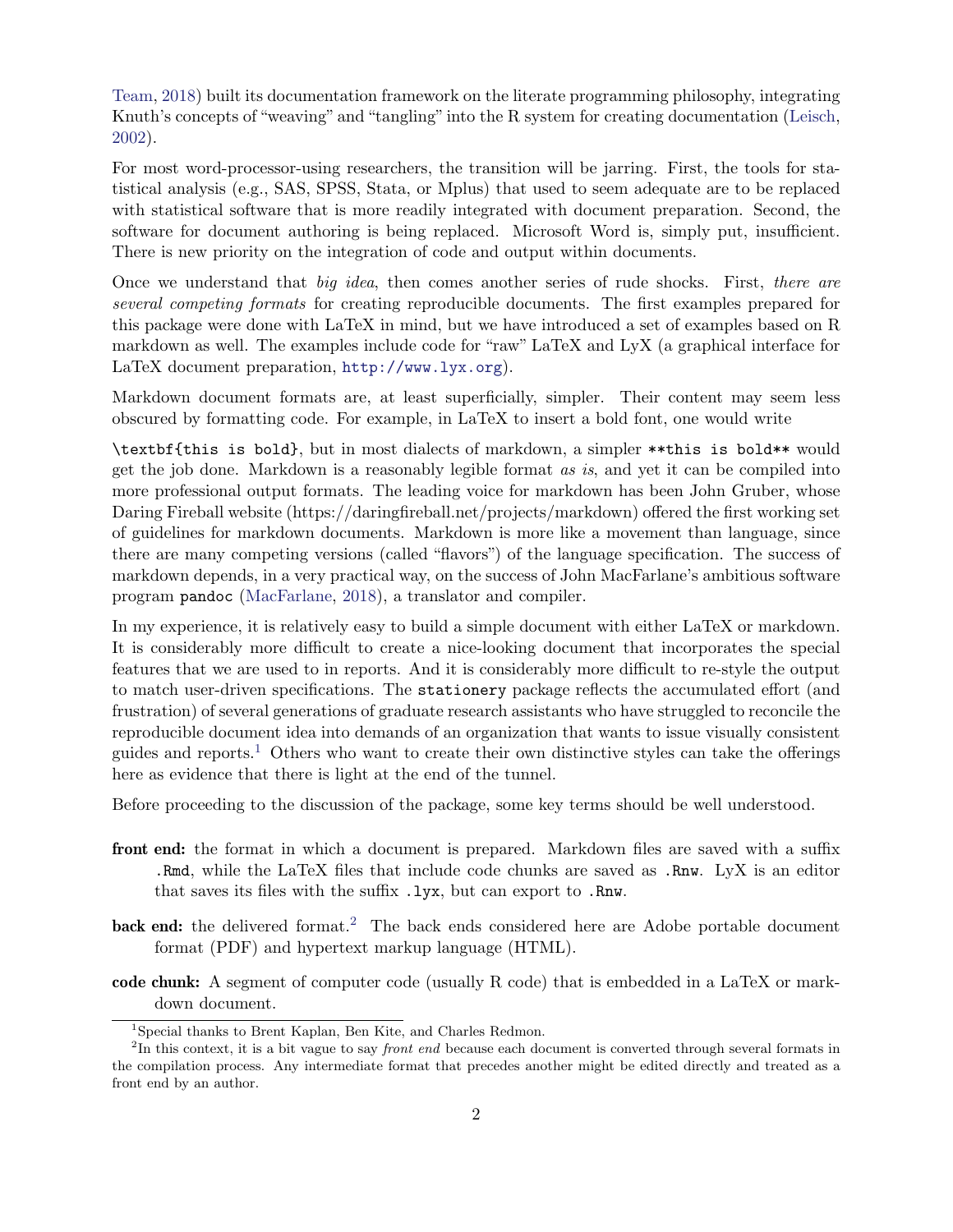- style: the description of the back end's layout and format. Our examples include pedagogical guides, formal reports, and slides.
- skeleton: a minimum working example that an author can revise into an essay.
- weave: to replace code chunks with output, preparing for compilation of a report (synonym of "knit").

tangle: to extract code chunks into a free standing computer program (synonym of "purl").

# 2 What Do You Get with stationery?

The stationery package includes examples for eight types of documents (see Table [1\)](#page-3-0). The document types "mix and match" front ends, back ends, and document styles. We hope that authors who are accustomed to writing on stationery, with a pleasant header and footer, will find satisfactory results. Each document style includes theme files. While it is not easy to create these style templates, we believe it will be easier for others succeed if they start from the examples we offer.

The package provides R functions to initialize skeleton documents and convert them to a desired back end. It also provides a shell script with each document type that can be used to compile documents from the command line.

Finally, there are vignettes. In addition to the current document, there are vignettes named

- 1. Code Chunks, which compares Sweave and knitr style code chunks,
- 2. R markdown, which explores key elements in the newest front end, and
- 3. HTML Special Features, a tour of the promise and peril of using HTML as a back end for markdown documents.

#### 2.1 stationery package document templates

In Table [1,](#page-3-0) readers will note that the document formats have three-part names like "rnw2pdfguide-sweave". The first part of the name has the format *frontend*2*backend.* The "rnw" prefix is for LaTeX files (suffixes to be explained below) and the "pdf" is the output type. The middle part of the format label is either "guide", "report" or "slides". For document types that can be used with either Sweave or knitr code chunks, it is necessary to add a third part in the name (R markdown documents cannot use the Sweave engine).

The process of converting a reproducible document from front end to back end is referred to as *compiling*. As illustrated in Figure [1,](#page-3-1) it is a multi-step process. Because the process can fail at any step, users are well advised to keep this fact in mind. There will be flaws in documents that can only be discerned by inspecting each stage in the process.

Between the front end and the back end intermediate files are created (and just as quickly erased). One of the current aims in software development is to make the transition process automatic and seamless, but errors at each stage are still fairly common. One challenge is to retain some flexibility for user input while weeding out compilation errors.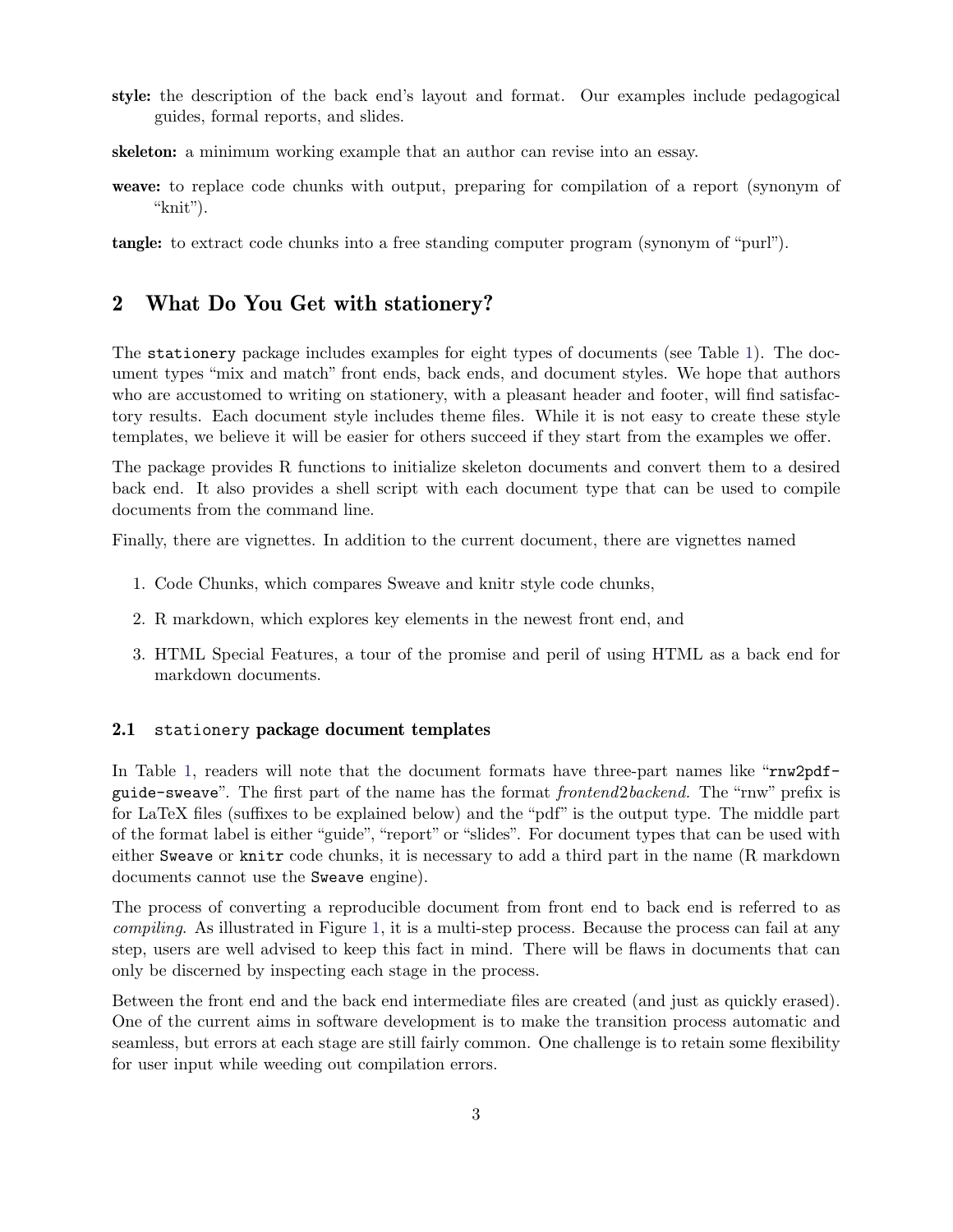<span id="page-3-0"></span>

|                | Formats               | Frontend  | <b>Backend</b> | Style  | Code Chunk |
|----------------|-----------------------|-----------|----------------|--------|------------|
|                |                       |           |                |        | Engine     |
| 1              | $rmd2$ html-guide     | Markdown  | <b>HTML</b>    | Guide  | knitr      |
| $\overline{2}$ | rmd2pdf-guide         | Markdown  | <b>PDF</b>     | Guide  | knitr      |
| 3              | $rmd2pdf-report$      | Markdown  | <b>PDF</b>     | Report | knitr      |
| $\overline{4}$ | rnw2pdf-guide-knit    | Markdown  | <b>PDF</b>     | Guide  | knitr      |
| 5              | rnw2pdf-guide-sweave  | LaTeX/LyX | <b>PDF</b>     | Guide  | Sweave     |
| 6              | $rnw2pdf-report-knit$ | LaTeX/LyX | <b>PDF</b>     | Report | knitr      |
|                | rnw2pdf-report-sweave | LaTeX/LyX | <b>PDF</b>     | Report | Sweave     |
| 8              | rnw2pdf-slides-sweave | LaTeX/LyX | <b>PDF</b>     | Slides | Sweave     |

Table 1: Document Types in Stationery

Figure 1: Compiling a Reproducible Research Document

<span id="page-3-1"></span>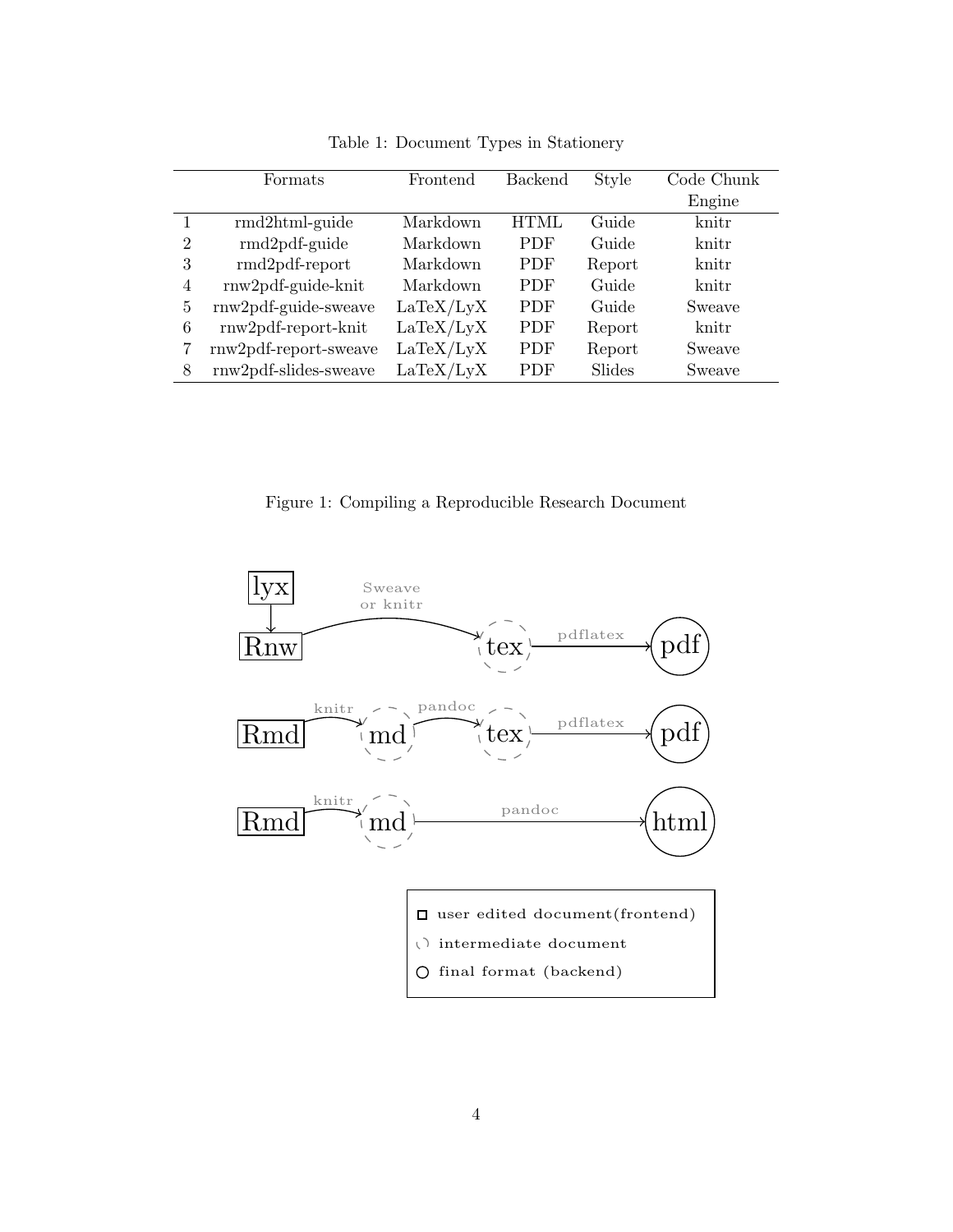LaTeX authors are used to editing .tex files, but .tex is usually an intermediate format in this work. When code chunks are inserted in a LaTeX file, the document is referred to as a "noweb" file and the filename suffix is .Rnw. That file is converted into a .tex file by the chunk converter. (If one is editing a LyX file, the converter will export to .Rnw as a first step.) The intermediate LaTeX files will be compiled, usually by pdflatex or texi2pdf. An R markdown document, which has the suffix. Rmd, can be prepared with various back ends in mind (we concentrate on PDF and HTML back ends.)

One meaningful difference between LaTeX-based documents and markdown-based documents is customization of document features in the compilation process. pdflatex and texi2pdf do not provide command-line options to change the look-and-feel of a document, while pandoc does. If one has created tens or 100s of documents, the ability to re-style them in a script, rather than revising each of the individual documents, is a major advantage. This will be discussed further in section [3.2.](#page-6-0)

#### 2.2 Incorporating computer code

Whether one is editing in a LaTeX or a markdown file, there will be code chunks. In markdown documents, code chunks are bracketed by tick marks:

```
'''{r chunkname , options }
code here
\epsilon \mid \epsilon \mid \epsilon
```
In LaTeX documents, code chunks are represented differently:

```
<< chunkname , options > >=
code here
@
```
One of the pivotal stages in document compilation is the conversion of code chunks into formats suitable for inclusion in the document. At this point, we arrive at a somewhat unhappy situation because there are competing programs and terminology. Knuth referred to the chunk conversion process as "weaving". The base R framework refers to chunk conversion as "Sweaving" (because S was the precursor to R; [Leisch](#page-19-0) [\(2002\)](#page-19-0)). The newer knitr[\(Xie,](#page-19-6) [2018\)](#page-19-6) package for R refers to the chunk-conversion process as "knitting", although it is doing the same work as Sweaving. Another problem in terminology is that Knuth used the unlikely term "tangle" to refer to extraction of code chunks to create a "free standing" program (a program document separate from the commentary about it). Base R refers to that by the name "Stangle" while knitr package calls it "purling".

In LaTeX documents, computer code can be displayed in various ways. The traditional method was the LaTeX environment Verbatim, but a more flexible alternative is the Listings package. Our PDF documents use the Listings class. Our style documents include example settings that authors can revise if they want to adjust the shading, line numbering, or other characteristics.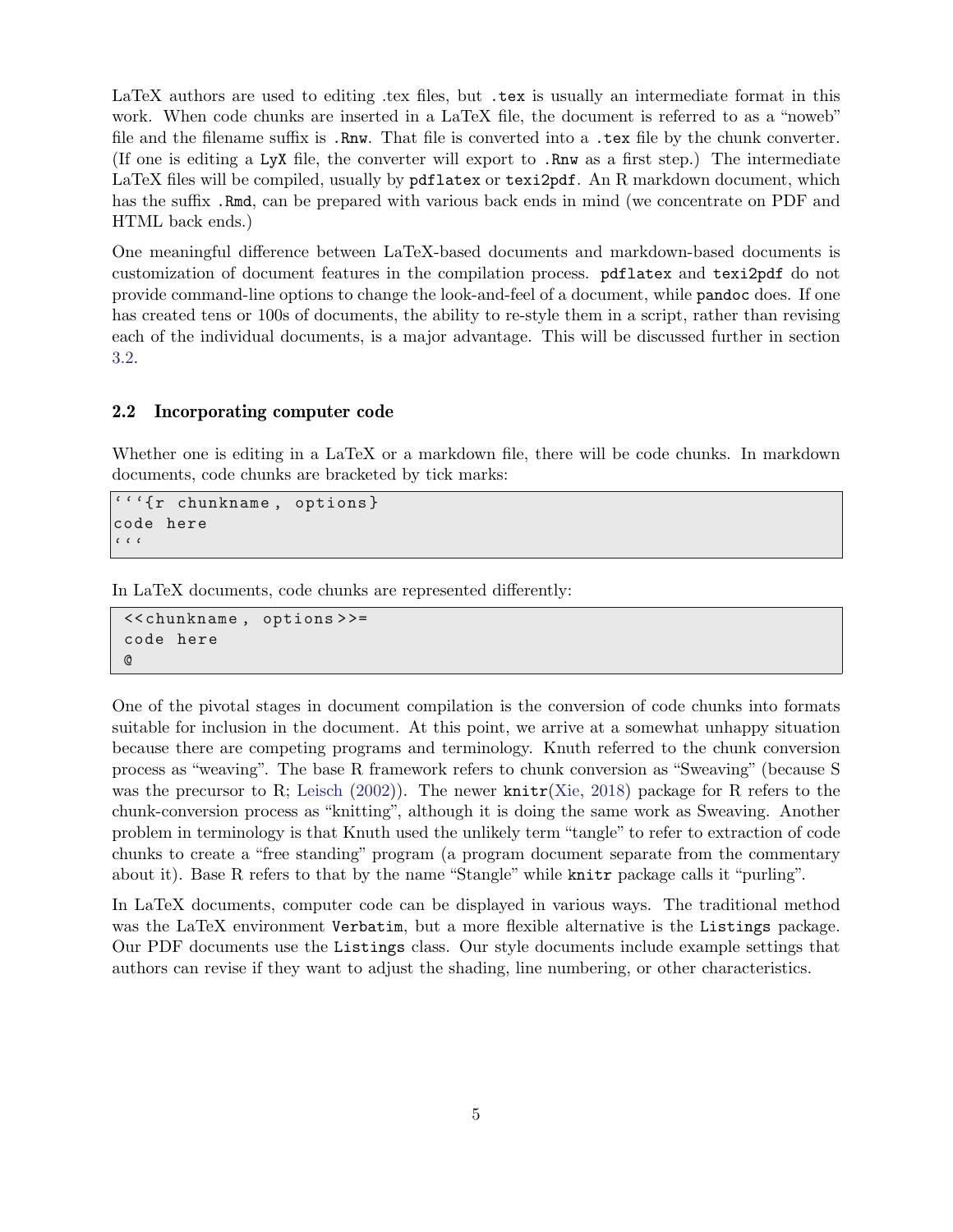# 3 Quick Start

### 3.1 Create a starter "skeleton" document

The stationery package provides initWriteup, a function to create simple ready-to-compile examples. Here we will illustrate creation of an R markdown guide that will have a HTML back end. Start R in a folder where you would like to create a write-up and run

```
library ( stationery )
initWriteup ( type = " rmd2pdf-report ")
```
This creates a folder named rmd2pdf-report in which one should find

- 1. a skeleton template, skeleton.Rmd,
- 2. an instructional guide, instructions.Rmd,
- 3. a compiler script, rmd2pdf.sh,
- 4. a subdirectory theme, in which a template and some other configuration files are to be copied.

The return from initWriteup will indicate the full path to the new directory:

```
[1] "/ home / pauljohn / wherever_you_say / rmd2pdf-report "
```
Most users will rename skeleton.Rmd to something more suitable. Here we discuss an example named crmda.Rmd.

There are other ways to create a document. We have formatted the folder structure of the package in a way that is consistent with the template format required by RStudio (http://www.rstudio.com), as specified by the package rmarkdown; [Allaire et al.,](#page-18-2) [2018\)](#page-18-2). For markdown-based formats (sadly, not for the LaTeX based formats), the RStudio graphical interface will work well. A user can open the File menu, choose New File -> R Markdown -> From Template. The formats "rmd2html guide", "rmd2pdf report" and "rmd2pdf guide" should be available.

The rmarkdown function draft() performs exactly the same purpose. One could run

```
library ( rmarkdown )
draft (" crmda.Rmd", template = "rmd2pdf-report", package =
   " stationery", create_dir = FALSE)
```
Perhaps confusingly, the term template is used in different ways. The rmarkdown::draft function uses the name template to refer to larger collection of settings and document resources, while the same name is used by **pandoc** to refer only to particular file within the larger scheme. The **rmd2pdf**report document skeleton, for example, specifies a template file in the document preamble:

template: "theme/report-template.tex"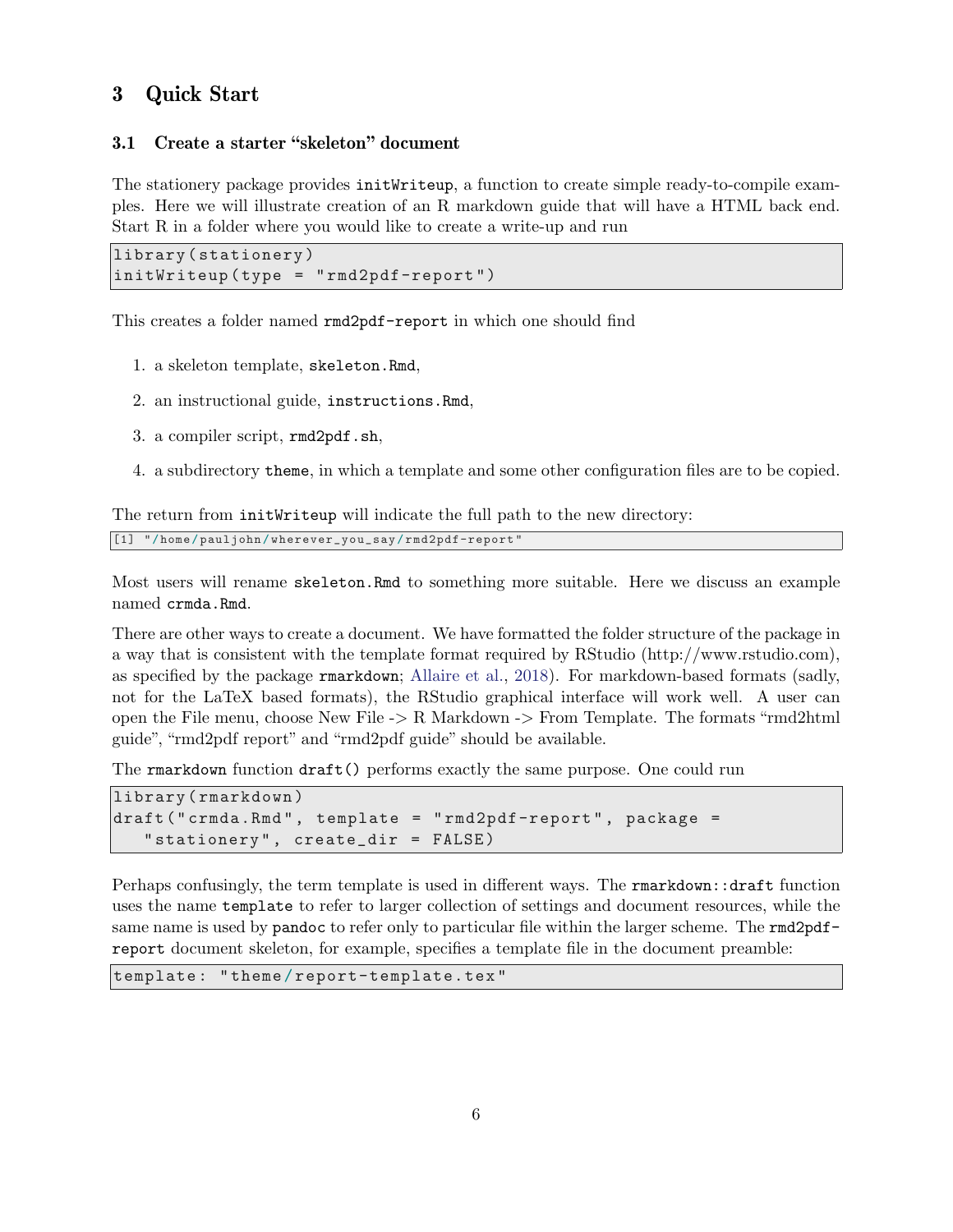#### <span id="page-6-0"></span>3.2 How to Compile a Document

While editing a document, authors are well advised to heed the advice:

Compile early, compile often!

Users should try to compile our document before changing it. While revising the document, it is wise to compile often and notice errors as soon as they are committed.

The file can be compiled in several ways.

1. Use shell commands

For the sake of completeness, we begin with the most basic method: run commands in a terminal. For a LaTeX file, such as crmda.Rnw, this is straightforward. First, convert the code chunks to R input:

R CMD Sweave crmda.Rnw

That creates crmda.tex, which is then converted to PDF output:

texi2pdf crmda.tex

The command line options to compile a file with knitr code chunks is a bit more elaborate. I generally use the R functions or shell scripts described next.

2. Open an R session and use the functions rmd2pdf(), rmd2html(), and rnw2pdf() in the stationery package.

These functions will compile files that are saved in the .lyx, .Rnw, and .Rmd formats. For example,

```
library ( stationery )
rmd2pdf (" crmda.Rmd ")
```
This orchestrates a two-part process that involves functions in the rmarkdown and knitr packages. The document header is scanned and then a suitable document format object is created. The heavy lifting is done by the pdf\_document or html\_document functions in the rmarkdown package. The code chunks in the .Rmd file will be converted to output chunks in an intermediate file named crmda.utf8.md. After that, intermediate documents must be rendered to the final result. The benefit of using the stationery functions is that they will review the in-document format settings, but can override them with function parameters. For example, one can control the creation of a table of contents by including toc: true in the .Rmd document, or by running pdf\_document with the parameter toc = TRUE. Any of the document parameters can be selectively replaced.

As a use case, suppose we write three R markdown documents and we forget to specify the depth of the table of contents. Rather than editing each individual document to insert toc\_depth:1, we might instead specify the depth as an R function argument:

```
rmd2pdf (c("crmda1.Rmd", "crmda2.Rmd", "crmda3.Rmd"), toc =
   TRUE , toc_depth = 1)
```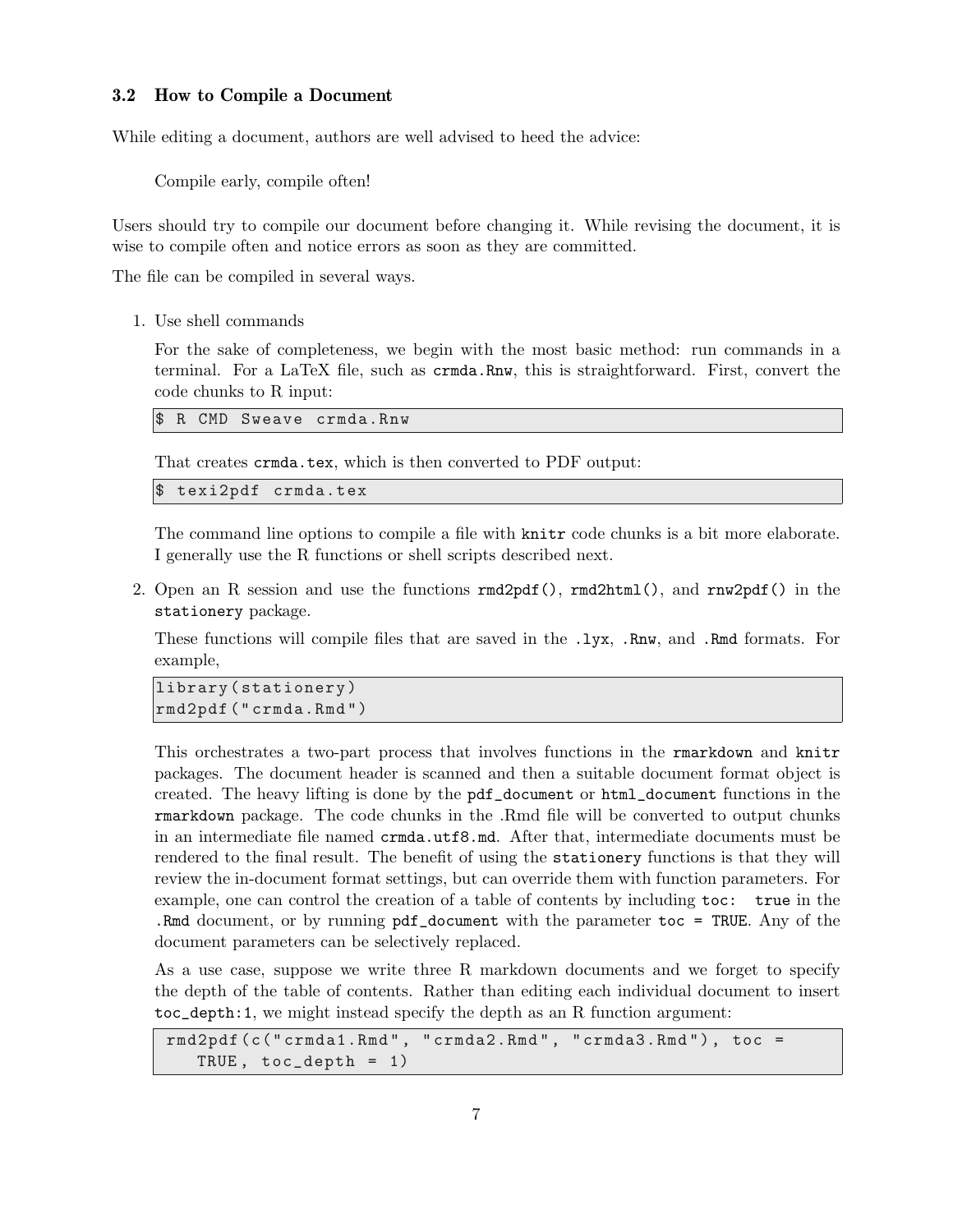Similarly, a template can be substituted by employing the template argument, such as template = "theme/report-newtemplate.tex".

There are differences in format between the values in the markdown document preamble and the R function call. R uses TRUE , FALSE and NULL where markdown uses lower case true , false, and null.

3. Run the shell script provided with the template.

The document skeleton is provided with a compiler script. It can do the same work as  $\text{rmd}2\text{pdf}$ inside R.

./rmd2pdf.sh crmda.Rmd

The compiler script is designed to accept the same arguments as the function rmd2pdf, but in the command line it is a little tricky to specify the options because character variables require quotation marks, and quotation marks need to be protected from interpretation by the shell. Here we protect double quotes in single quotes:

```
1.7 \text{ rad}2pdf.sh --template='"theme/report-newtemplate.tex"' --
 toc = TRUE - - toc_depth =1 crmda.Rmd
```
We have made special effort to implement GNU style two-dash command line arguments (spaces are not allowed on either side of the equal sign).

- 4. Our LaTeX skeletons are provided with both .lyx and .Rnw files. The .lyx file can be opened with LyX. Compilation to PDF (via pdflatex) will be handled automatically by LyX. The LyX document has internal settings which indicate whether the code chunks will be handled by Sweave or knitr. LyX files can also be handled by the function rnw2pdf and the shell script of the same name.
- 5. If editing in RStudio, there is a button  $\mathcal{F}^{\text{Knit}}$  that has a small triangular widget. This should be used with *extreme caution* because it can alter the document preamble.

In the preamble of the markdown document, there will be an output stanza. Our skeleton for rmd2pdf guide documents includes the following.

```
output :
  pdf_document :
    citation_package : natbib
    fig_caption : yes
    latex_engine : pdflatex
    highlight : haddock
    pandoc_args : [
        - - listings
    ]
    template : theme / guide-template.tex
```
The RStudio Knit triangular widget offers a selection of document back ends. Be careful to choose "Knit to PDF". If the user makes a mistake and selects, say, "Knit to HTML", then RStudio will replace the output stanza in the document. It will insert its best guesses about settings for html\_document. When RStudio inserts its best guess, it sometimes corrupts the format of the other output types and the document will fail to compile.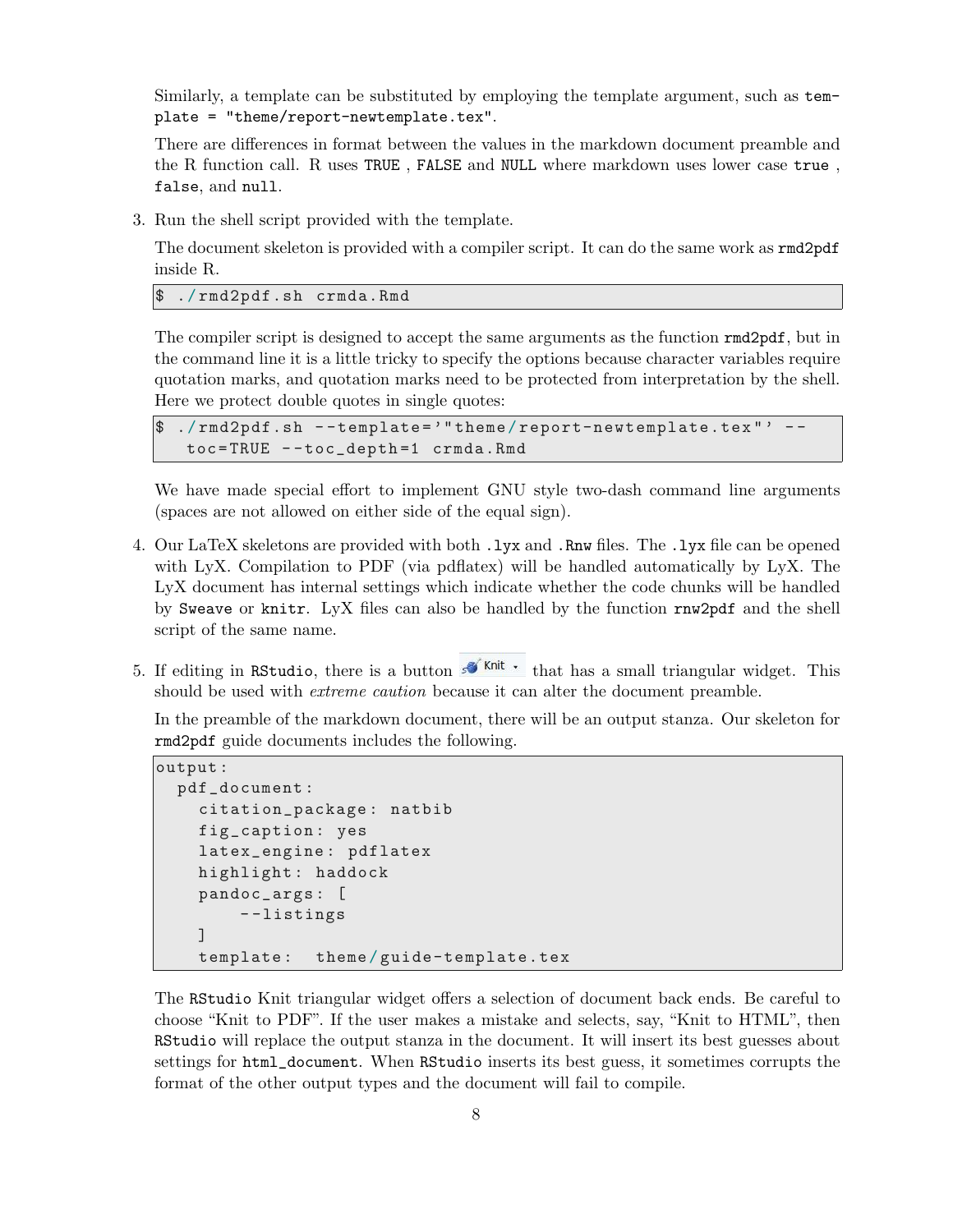In our rmd2html documents, the output format is controlled by a function in stationery called crmda\_html\_document .

```
output :
  stationery :: crmda_html_document :
    toc: true
    toc_depth : 2
    highlight: haddock
    theme : default
    citation_package : natbib
    css : theme / kutils.css
    template : theme / guide-template.html
```
New versions of RStudio will notice that output format and offer a choice "Knit to crmda html document".

RStudio is also able to edit .Rnw files, but its File -> New setup is not customized for LaTeX files. Authors will need to create the new document in one of the ways mentioned above before editing it in RStudio.

## 4 Styling for Documents

#### 4.1 Reports versus Guides

The stationery package document templates are intended to have consistent "look and feel" across document types. Reports created with markdown or LaTeX should look the same. Results created by documents using either Sweave or knitr for chunk processing should have a similar appearance. To the extent possible, the color schemes and arrangement of header and footer information should be similar (if not identical).

The stationery package includes two document styles, dubbed "guide" and "report". The difference between these two is not hard-and-fast. A guide is usually prepared as a teaching document. It may end up in a Webpage, where more color rather than less is expected. It is usually a less formal document. The final presentation is likely to include computer code and output excerpts. The header is a three column structure with organizational and/or departmental logos on either side (see Figure [3](#page-10-0) for an example).

A report is a more formal document. Its first page includes a header and a footer with organizational address information (see Figure [2\)](#page-9-0). The header and footer appear only on the first page. It is more is suitable for preparation of a report to clients or a draft of a journal article. A report typically has less (maybe no) code and almost never will it include "raw output" from a computer program. A report includes tables and figures that are in a (nearly) publishable format. This document is prepared with the report template, but we do have some "raw" code examples.

The slide format is based on LaTeX Beamer [\(Tantau, Wright, & Miletic,](#page-19-7) [2016\)](#page-19-7) slide format using a customized theme that features the colors of our institution. Our slides use the Sweave engine. We have experimented with many slide producing strategies using markdown code and none of them have been dependable, so we set that aside for the moment.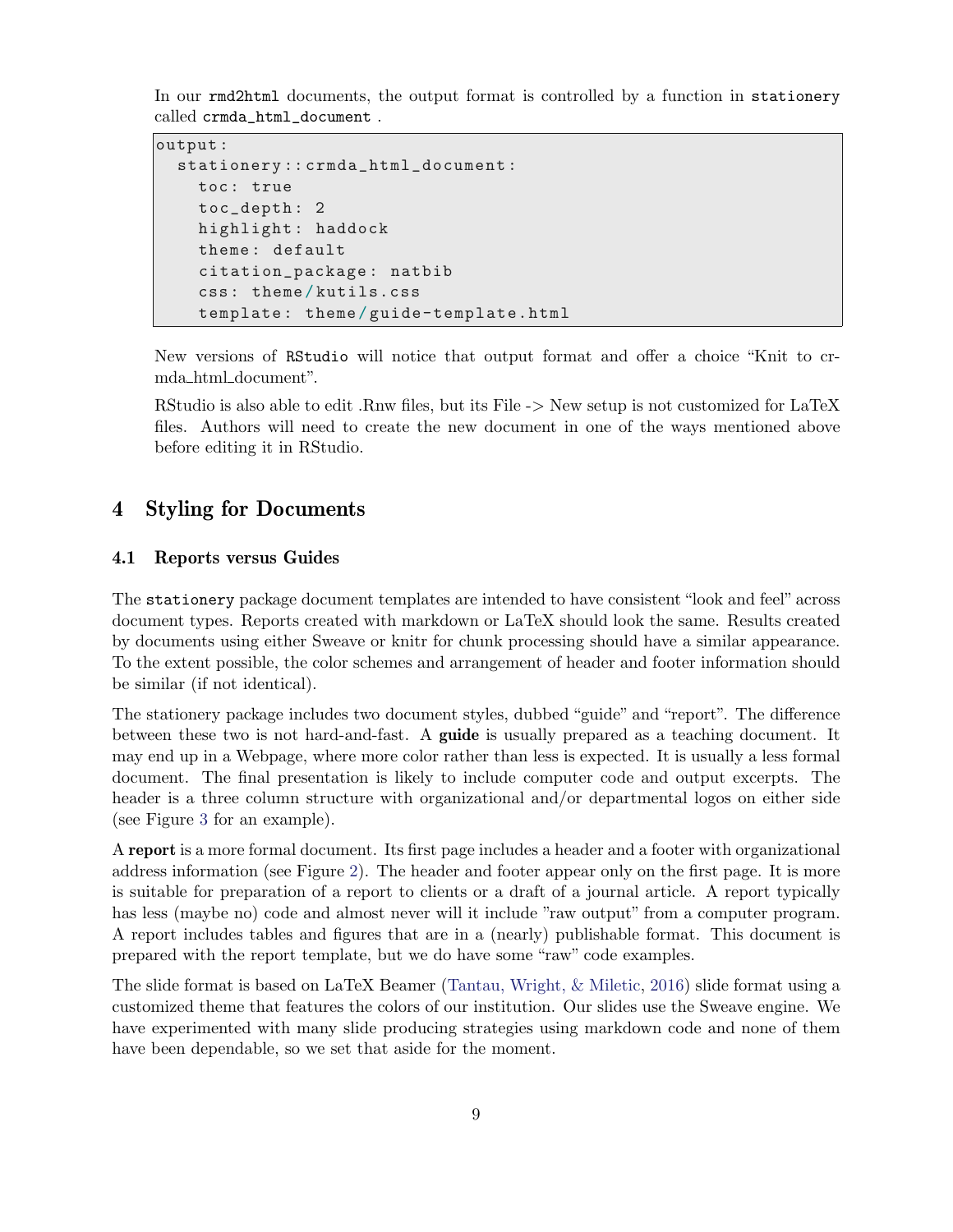#### Figure 2: Latex Output (Report Document)

(a) Header

<span id="page-9-0"></span>

| A TITLE FOR SKELETON TEMPLATE:<br>RNW2PDF-REPORT-SWEAVE | CENTER FOR<br><b>RESEARCH METHODS</b><br><b>&amp; DATA ANALYSIS</b><br><b>College of Liberal Arts</b><br>& Sciences |  |  |
|---------------------------------------------------------|---------------------------------------------------------------------------------------------------------------------|--|--|
| First Author, CRMDA                                     |                                                                                                                     |  |  |
| Second Author, CRMDA                                    |                                                                                                                     |  |  |
| Aug. 8, 2018                                            |                                                                                                                     |  |  |
| (b) Footer                                              |                                                                                                                     |  |  |
| Address line 1                                          | Web: https://crmda.ku.edu                                                                                           |  |  |
| Address line 2                                          | Email: you@where.edu                                                                                                |  |  |
| City State Zipcode                                      | Phone: 123-345-5678                                                                                                 |  |  |

#### 4.2 Distinctive Headers and Footers

In the stationery package, we provide enhanced headers (and footers where appropriate) that incorporate organizational graphics and address information. Document templates are provided for that purpose.

The markdown format introduced some interesting concepts to streamline document creation, so we begin with a markdown document's preamble. As exemplified in Listing [1,](#page-10-1) the markdown document begins with a section, written in YAML format, that species the title. A standard set of parameters is specified by pandoc, but additional parameters can be provided by our template and also by the R functions that compile the document. In this case, the parameters like affiliation, email, l1 through r3, and the logo image files, are specified by our template. Many additional details about working with markdown are spelled out in the stationery vignette "R markdown Basics." The header and footer created from the document are presented in Figure [3.](#page-10-0)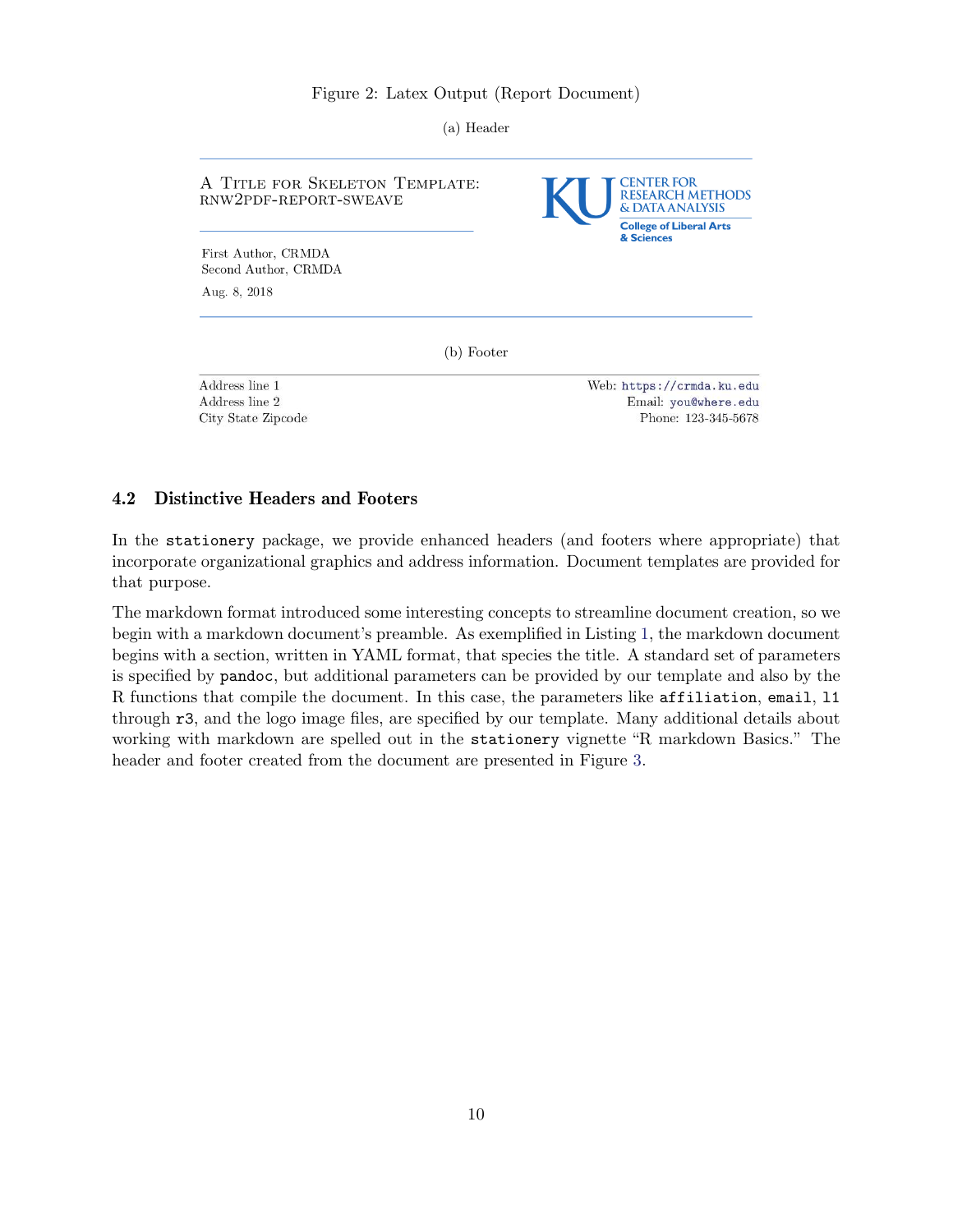Listing 1: Beginning of a markdown preamble

```
- --
title: "A Title for Template"
subtitle : " rmd2pdf-guide "
guidenum : 00
guideurl : https :// crmda.dept.ku.edu / guides /
keywords: R markdown, R, documents
author :
- name : First Author
  affiliation : CRMDA
  email : first@ku.edu
 name: Second Author
  affiliation : CRMDA
  email: second@ku.edu
addr :
    l1 : address row 1
    l2 : address row 2
    l3 : City State Zipcode
    r1 : " Web : http :// crmda.dept.ku.edu "
    r2 : " Email : author@ku.edu "
    r3 : " Phone : 123 -345-5678 "
logoleft : theme / logoleft.pdf
logoright : theme / logo-vert.pdf
```
#### Figure 3: Markdown Output (Guide Document)

(a) Header

<span id="page-10-0"></span>

(b) Footer

address row  $1$ address row  $2\,$ City State Zipcode Web: http://crmda.ku.edu Email: author@ku.edu Phone: 123-345-5678

One of the benefits of the markdown preamble is that one can specify a authors in a flexible way, providing one or more names that are gracefully handled during the rendering process.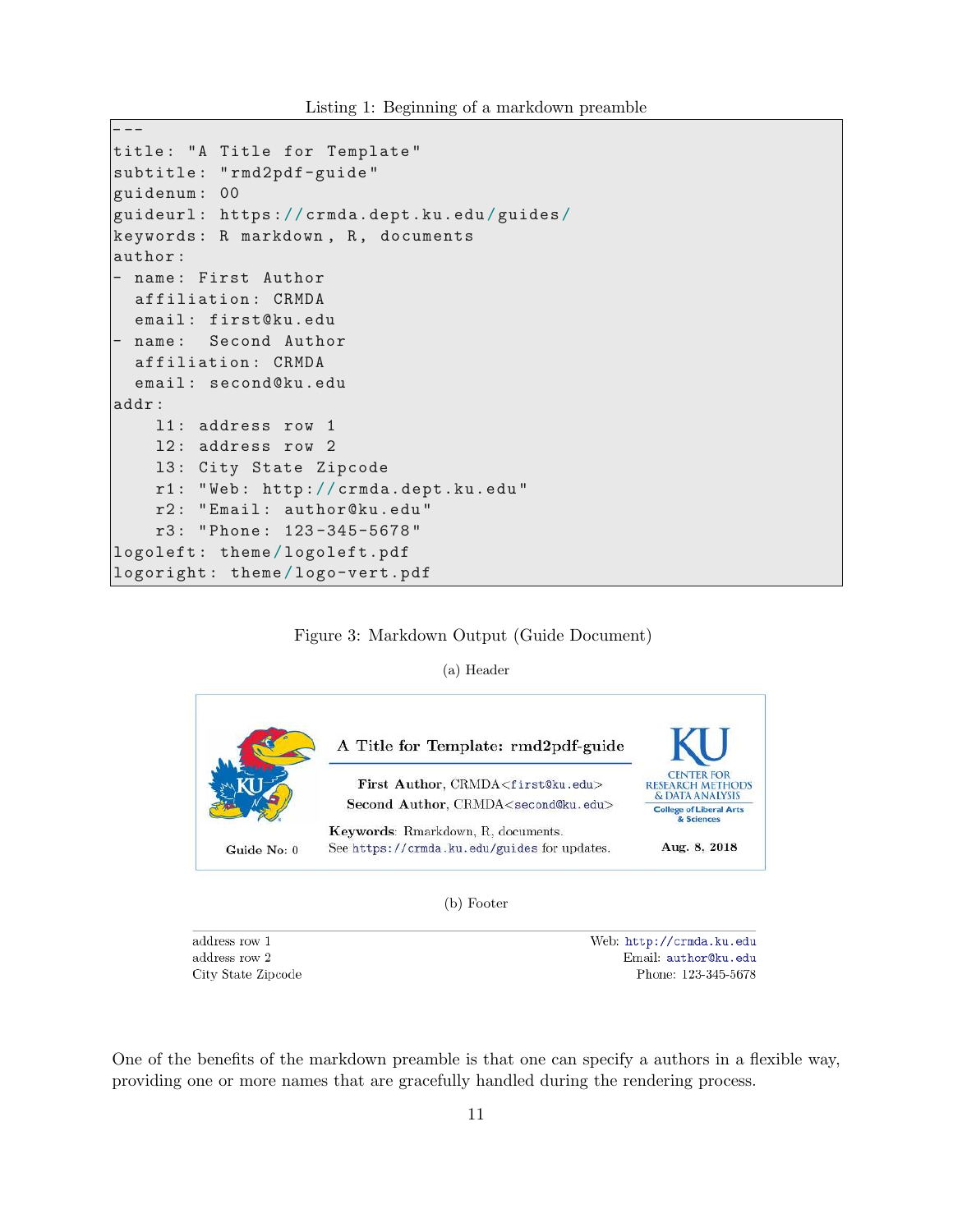In LaTeX, the tools to specify title and author information are not as flexible. The problem is solved by some LaTeX functions in our templates. These use recent innovations in the LaTeX programming interface. (Packages consistent with TexLive 2016 or newer will be required). The top portion of the LaTeX document, where we expect the author to include the metadata, is illustrated in Listing [2.](#page-11-0) The input format is similar to the markdown format, but there are slight differences due to inherent differences in technology. However, the output is the same (see Figure [4\)](#page-12-0). The LaTeX format allows us to keep the footer information–the address–in a separate file, so it need not be typed into each individual document (markdown does not allow that).

Listing 2: LaTeX header information

```
\ guidesetup {
  author ={
    lastname = Author ,
    firstname = First ,
    affiliation = CRMDA ,
    email=first@ku.edu},
  author ={
    lastname = Author ,
    firstname = Second ,
    affiliation = CRMDA ,
    email=second@ku.edu},
  url ={ https :// crmda.dept.ku.edu / guides /},
  keywords ={ single-authoring , just one },
  title ={ A Title for Skeleton Template : rnw2pdf-guide-sweave },
  leftlogo ={ theme / logoleft.pdf },
  rightlogo ={ theme / logo-vert.pdf },
  number =00 ,
}
\ guidehdr
% footer information in theme / addressFooter.tex
\ footersetup {
  leftside ={
    lone ={ Address line 1} ,
    ltwo ={ Address line 2} ,
    lthree ={ City State Zipcode }} ,
  rightside ={
    rone=Web: \url{https://crmda.dept.ku.edu},
    rtwo = Email : \ href { mailto : you@where.edu }{\ url { you@where.edu }} ,
    rthree = Phone : 123 -345-5678 }
}
```
#### 4.3 Customization

Hopefully, authors do not have too much trouble filling in their names and titles. There are not too many "gotchas", but the use of illegal symbols for the intended back end may cause trouble. For example, LaTeX documents assign special meaning to symbols like " $\%$ ", " $\$ ", and "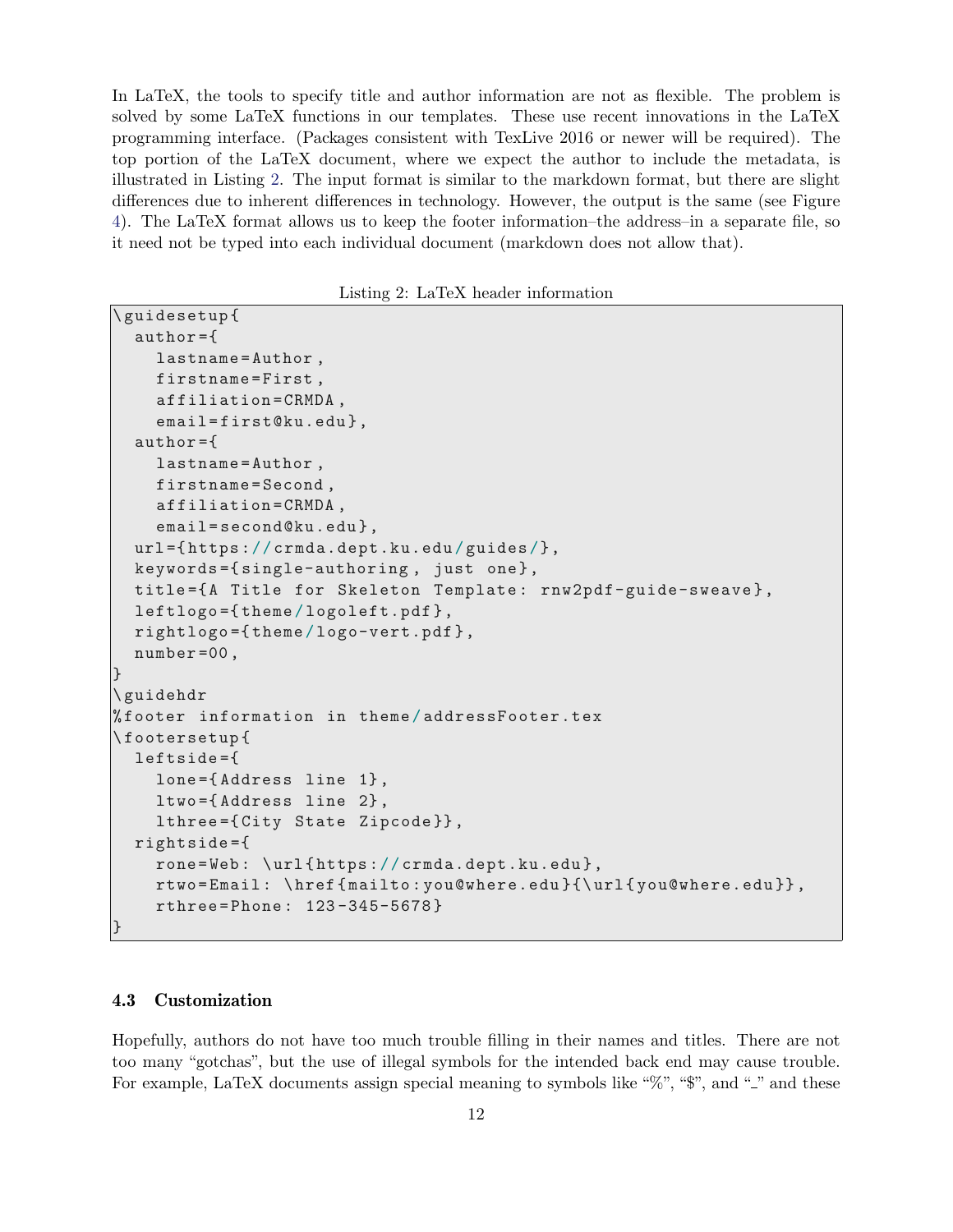#### Figure 4: LaTeX Output (Guide Document)

(a) Header

<span id="page-12-0"></span>

Address line 1 Address line 2 City State Zipcode Web: https://crmda.ku.edu Email: you@where.edu Phone: 123-345-5678

will need to be protected by a backslash. In documents intended for HTML, titles or author names that include reserved symbols such as " $\langle$ ", " $\rangle$ ", or " $\&$ " are likely to cause trouble and should be avoided.

As the example code illustrates, we assume the logo information is saved in files with names like "theme/logoleft.pdf". Before first compiling our document, the author can copy image files into the theme directory to replace our defaults. If the author does not do so, the document compiler will retrieve the "plain white" image defaults and place them in the theme directory. Within the document, look for a code chunk like this which retrieves logo files.

```
'''{r themecopy , include = FALSE }
library ( stationery )
logos <- c( logoleft = " logoleft.pdf " , logoright = " logo-vert.pdf ")
getFiles ( logos , pkg = " stationery ")
\epsilon \, \epsilon \, \epsilon
```
If authors expect to create many documents, it is possible to automate this process. One can create an R package to hold the logo information (we can supply a working example of a package named "crmda"). To pull logo information from the user's package, one will replace our pkg = "stationery" with pkg = "your\_pkg\_name".

#### 4.4 HTML themes and the file size problem

The output size of HTML files may be quite large, even if the document itself has almost no content. This problem arises because rmarkdown uses a theme set based on the bootstrap library [\(Thornton](#page-19-8) [& Otto,](#page-19-8) [2018\)](#page-19-8). If the markdown preamble does not specify a theme, or it specifies any theme except null, then a large amount of javascript and cascading style sheet data from bootstrap is inserted into the HTML header. This can take up to 700KB of storage. All of the other elements in the document, including its graphs and features, will take additional space. An R package that includes three HTML vignettes will exceed the CRAN limit on the size of packages.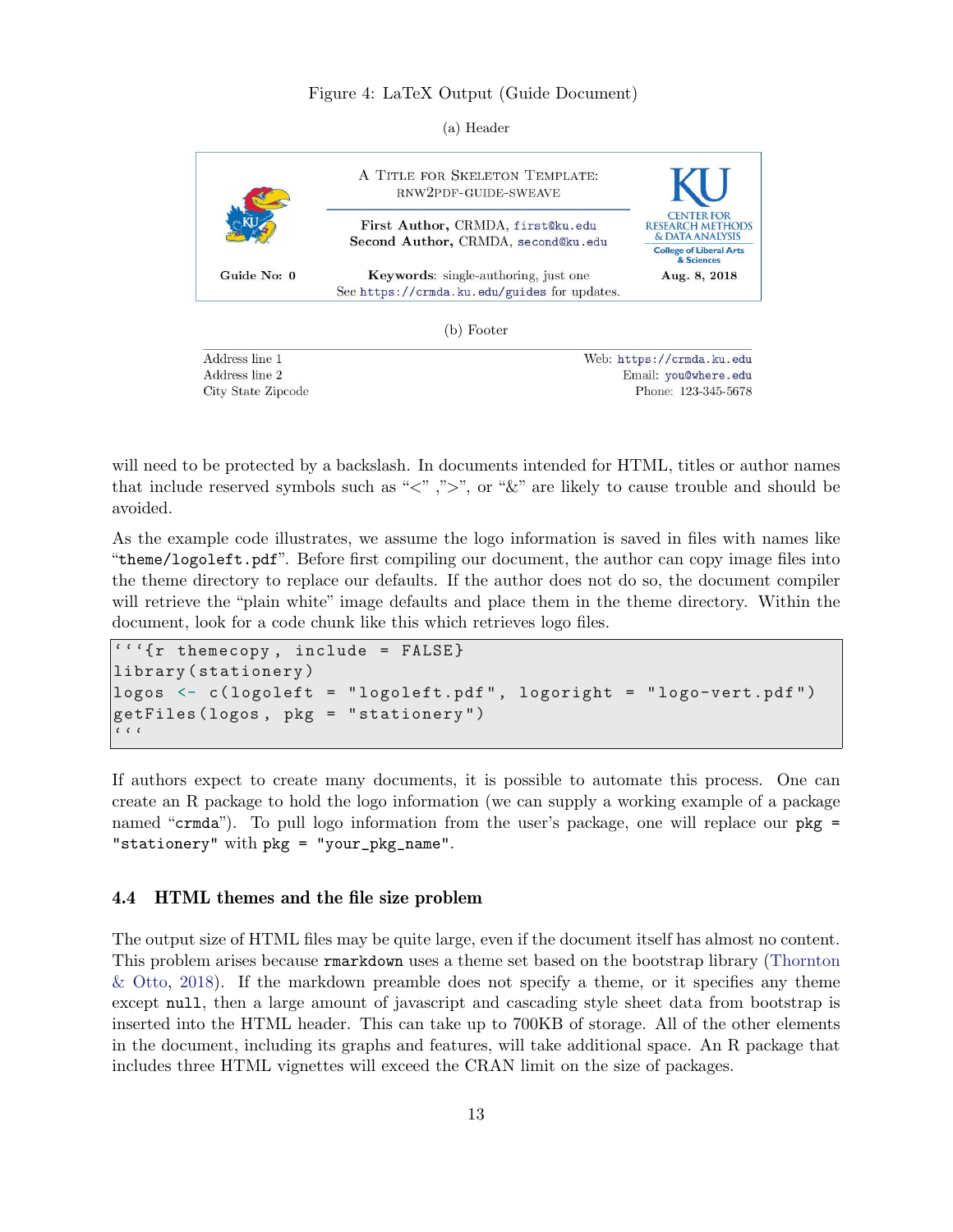Rather than editing the document over-and-over to see the effects of themes, we suggest instead either using the The stationery package document template are intended to have consistent "look and feel" across formats. A guide document may be produced with an HTML back end, or in PDF, with either Sweave or knitr chunk processing engines. The same is true for report documents produced by Sweave and knitr. function or the x script. To prevent the use of a Bootstrap library theme, the rmd2html function can be run like so.

rmd2html (" crmda.Rmd " , theme = NULL )

On the command line, the parameter value NULL should not be quoted:

\$ ./ rmd2html.sh - -theme = NULL crmda.Rmd

The nearly empty skeleton.Rmd provided with this package has a compiled size will be around 700KB. Preventing the insertion of the Bootstrap-based theme will reduce the HTML output file size to 62KB. (Note the author can insert "theme: null" in the markdown to prevent the use of a bootstrap theme (note that null is neither capitalized nor quoted). Of course, the disadvantage of removing the theme is that the benefits of the theme are lost. In the stationery package, there is a vignette "HTML Special Features," that explores these issues.

It is worth mentioning that there are many bootstrap themes (they are listed in the help page for rmarkdown::html\_document). One can explore the impact of these themes on the final document by running, for example,

```
rmd2html (" crmda.Rmd " , theme = " spacelab ")
```
or, from the command line,

```
$ ./ rmd2html.sh - -theme = '" spacelab " ' crmda.Rmd
```
#### 4.5 Troubleshooting

Documents often fail to compile. There are many failure points and one might need to inspect the intermediate files and output at several stages. When there is trouble, recompile with parameter values clean = FALSE, quiet = FALSE, and either keep\_md = TRUE (for HTML output) or keep\_tex = TRUE (for PDF). By inspecting the intermediate files, editing them, and running the compiler commands again, one can usually find out what's wrong. During this process, it is beneficial to remember that the rendering process has separate stages, and each one can be run in isolation.

When quiet = FALSE, one of the especially important parts of the verbose output is the full command that is sent to pandoc. For example, compiling our minimal skeleton crmda.Rmd yields this intimidating list of command line options

```
/usr/bin/pandoc +RTS -K512m -RTS crmda.utf8.md -- to html4 -- from
   markdown+autolink_bare_uris+ascii_identifiers+tex_math_single_backslash -- output
   crmda.html -- smart -- email-obfuscation none -- self-contained -- standalone --
   section-divs --table-of-contents --toc-depth 2 --template
   theme/guide-template.html -- highlight-style haddock -- css theme/kutils.css --
   variable 'theme: bootstrap '-- include-in-header /tmp/RtmpU3qSFQ/R
   markdown-str33e24223b3a.html -- mathjax -- variable
   'mathjax-url : https : //mathjax.RStudio.com/latest/MathJax.js?config=TeX-AMS-MMLHTMLorMML'
   -- filter /usr/bin/pandoc-citeproc
```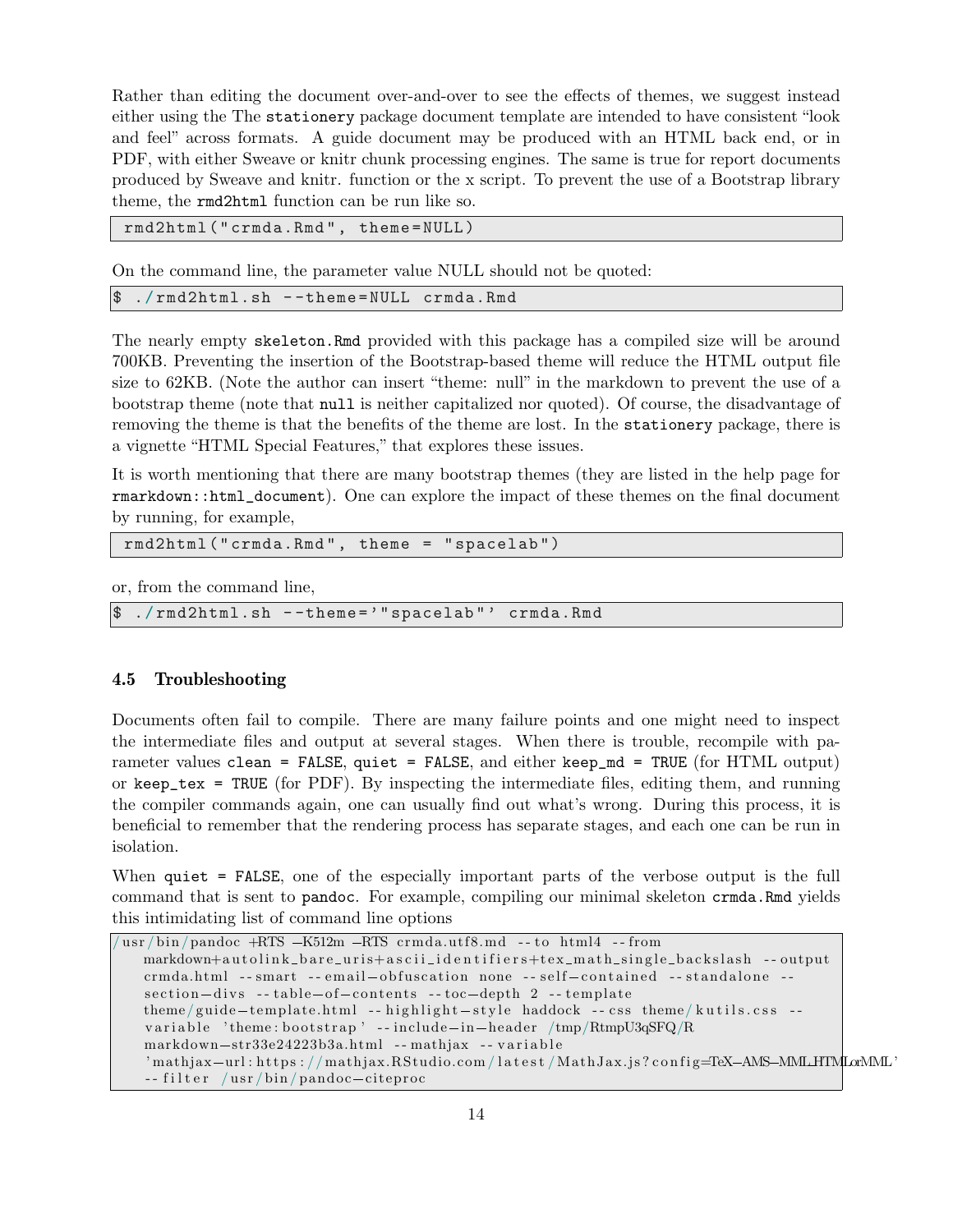This converts an intermediate markdown document crmda.utf8.md into crmda.html. The help page for pandoc lists the document parameters than can be specified in the command line (such as --template or --table-of-contents.

# 5 Choosing among formats

We provide 8 document formats because there are several acceptable methods. Each one has strengths and weaknesses. At the current time, there is a considerable amount of enthusiasm about markdown. The markdown movement is the "bleeding edge," literally, as the style for document markup and the development of software to convert documents into the final format is currently underway. The core program that handles markdown documents, pandoc, is undergoing rapid development.[3](#page-0-0) On the other hand, the LaTeX-based approaches are time-tested and the compilers for them have existed for years. There are fewer surprises (bugs), but there are more details for authors to learn.

A long run goal in the development of markdown is to create a single document that can be compiled into various formats. At the current time, that is an *aspiration*, not a reality. Authors who prepare documents intended for one format will generally use features that are fundamentally incompatible with the other formats. As a result, the choice of the back end must be made first, and after that one can choose among features in the front end that are compatible with the desired result. Where you want to end up determines where you start.

To sort through these considerations, the right place to start is the end. After we figure out the end, we can concentrate on the beginning.

#### 5.1 Which back end?

Should I end up with HTML or PDF? The answer depends on the intended audience/client. If a "paper" must be submitted, choose PDF. If the document needs numbered equations, cross references, and "floating" tables and figures, choose PDF. If the document is intended for a Webpage, then choose HTML (although we prefer to PDF document via the Web in many cases).

HTML documents have hidden benefits and hidden costs. There is no free lunch. One can have features, but at the cost of large file sizes and (sometimes) unpredictable user experiences. Web browsers differ in their implementation of guidelines, javascript, and cascading style sheets. If one intends to convey a document in a replicable way to a wide audience using various kinds of computers, then PDF is the recommended format. The equations and figures are "in" the document and the author can be confident that they will have the same appearance across systems.

There are other limitations in HTML. There is no built-in method for display of mathematical equations. There have been efforts to ameliorate that problem over the years, the most recent of which is called MathJax (<http://www.mathjax.org>). MathJax is a Web program that can be called when a user opens an HTML document. MathJax displays markup in a way that is similar to LaTeX output. However, in order for this to work, the conditions must be "just right". First, if the remote server that provides MathJax is unavailable, then the math in the document will not be

 ${}^{3}$ Frequent changes in pandoc caused the RStudio program distribution to include a snapshot of pandoc so that their example documents can be compiled in a predictable way. We are warned that our templates for pandoc are likely to be made unworkable by revisions in the future and revisions will be necessary.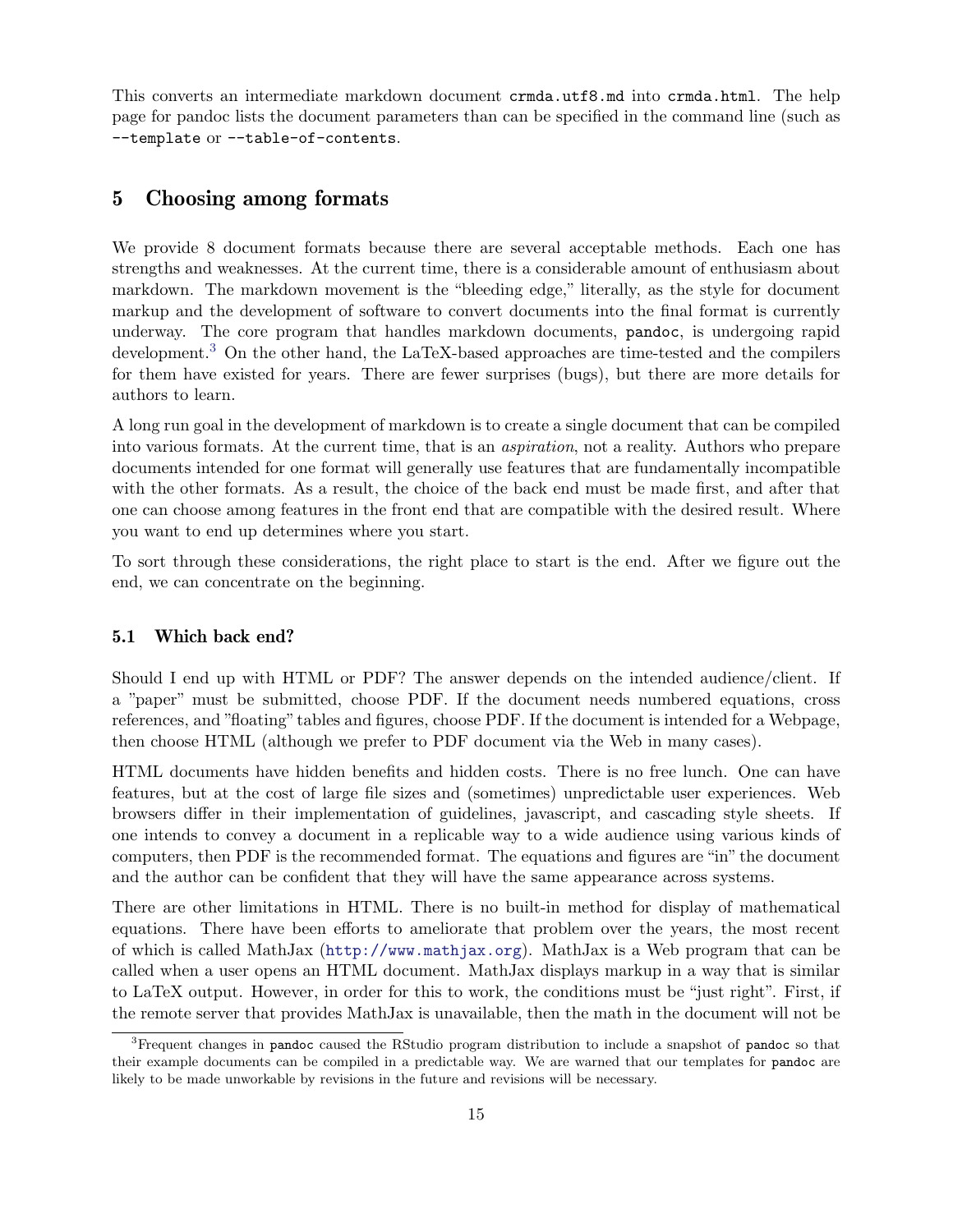rendered. Second, some special care is required to allow MathJax equations in HTML documents that are based on markdown templates. The stationery package includes a special document format function, crmda\_html\_document, that circumvents the limitations.

### 5.2 What do the front end formats have in common?

First, each one offers a method to include R code chunks. The formats and options differ, but the functionality is similar.

Second, all of these formats allow authors to include LaTeX expressions for math. Much, but not all, LaTeX code will work in either format. Inline and display equations can work well in either, while many of the attendant features (numbered equations, cross references) are not available when the back end is HTML.

Third, one can freely use "native" code that is suitable for back end. In a markdown document for which the back end is HTML, one can insert HTML code. It will be passed through without alteration to the back end in most cases. If the back end is PDF (via pdflatex), any legal LaTeX code can be inserted in a markdown document. To an considerable degree, this solves the problem that "there is no markdown for that." R functions that can write output in LaTeX or HTML format can be exploited in this way. There is no need to write a new function to create regression tables. One can shop among the alternatives, knowing only that the output format must be suited to the back end.

Nevertheless, the inclusion of native code in a markdown document is viewed as something of a defeat. Markdown enthusiasts would be more enthusiastic if we would either 1) live within the limitations of their framework, or 2) do the work to broaden the framework itself. For the first few years after markdown was introduced, it was possible to insert graphics in the document, but it was not possible to resize their display width or height in markdown code. To work around that, we inserted native HTML code to resize graphics. Several years later pandoc markdown introduced parameters to resize markdown images.

#### 5.3 What considerations differentiate the front ends?

The original version of this document was prepared in R markdown that was compiled into HTML. There were several show-stopping flaws. Some features failed to compile, and some errors in my own code were silently ignored by the version of pandoc that was available in 2017. The document was changed to LaTeX and PDF. When the back end format changed to PDF, several special features of the HTML back end had to be removed. (Again, there is no free lunch.)

I believe the following are reasonable conclusions:

1. If one intends to export as HTML, then markdown is, *by far*, the most reasonable choice for a front end. Markdown was developed, first and foremost, as a simpler way to generate Web pages. There are special features in the HTML back end that can only be exploited in markdown documents. There are always some proponents of LaTeX that would have us convert to HTML, but none of the suggested avenues preserve equations and tables (in my experience) as well as markdown to HTML conversion.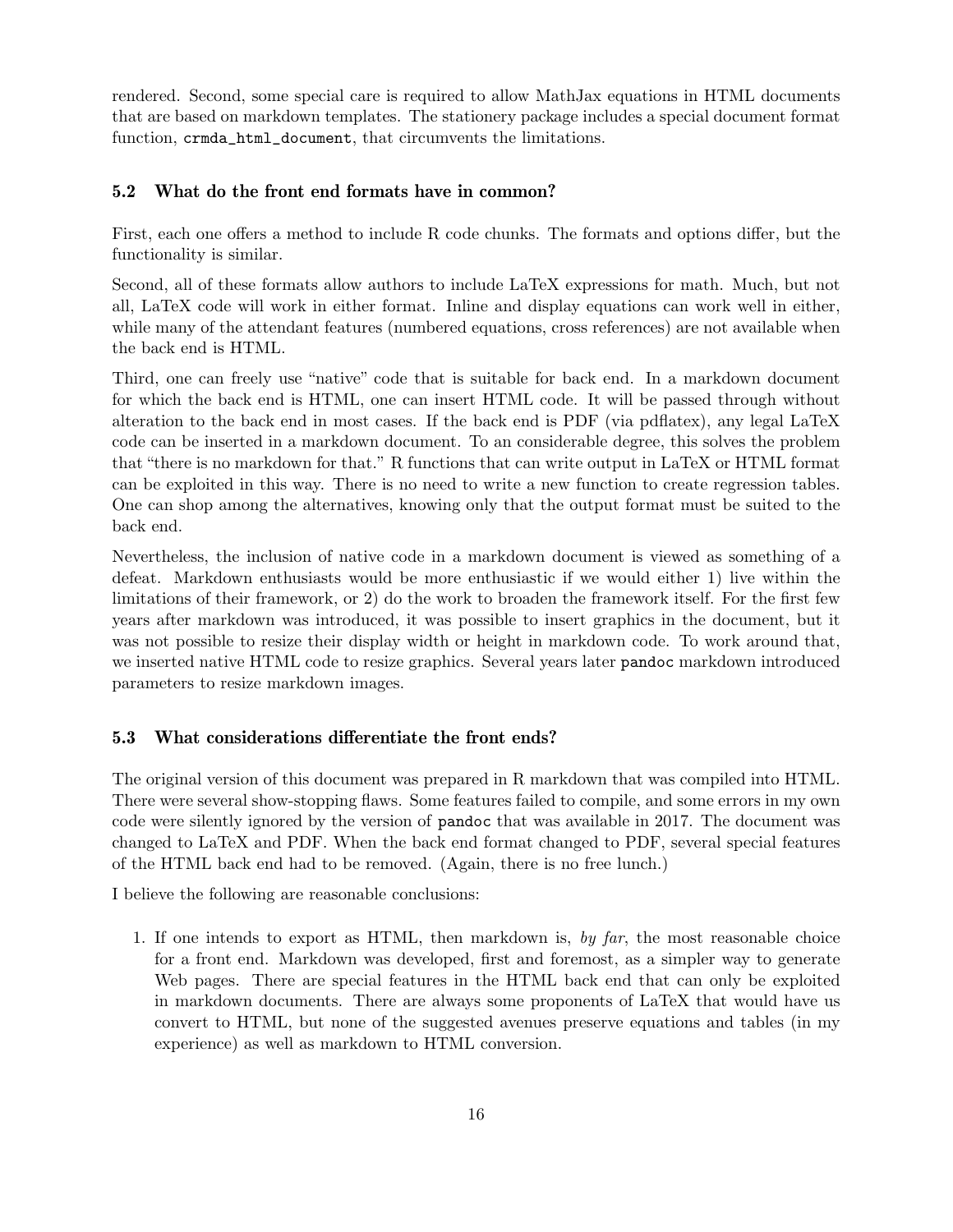2. If one intends to export to PDF, then either markdown or LaTeX can be useful. But LaTeX is probably better. LaTeX is primarily intended for the creation of publication-quality documents in PDF format. While it is true that markdown documents can benefit from insertion of LaTeX equations and some structures, they lack the ability to exploit many of the strengths in LaTeX document preparation.

Another concern is that R markdown implies an "extra step" in the compilation process. .Rmd is knitted into .md, which then must be converted to .tex, from which PDF is created. In contrast, a document prepared in .Rnw format will be converted straight to .tex. The "extra step" of translation (from .md to .tex) is avoided in LaTeX.

The fact of life, at least at the current time, is that it is not painless to change the output format without making wholesale changes in the document front end. If one writes a markdown document, using special features intended for the back end, then it is generally not possible to, at the last minute, change the output format. HTML output has advantages in Web style features, while PDF documents have advantages in "on paper" presentations.

### 5.4 Where does my editor fit into this?

We need an editor that allows the insertion of code chunks and has the ability to compile documents (recall Figure [1\)](#page-3-1). Microsoft Word is not a workable alternative. One must either use a general purpose programmer's file editor and then compile the document using the R functions or command line scripts outlined above, or one may use an integrated development environment.

I recommend LyX (http://www.lyx.org) to many LaTeX learners. It is a graphical interface for preparation of LaTeX documents. LyX can export LaTeX files and it offers some good tools to learn about how to write LaTeX. LyX was used to create the skeletons provided with stationery. We prepare the documents as  $.1$ yx files, and then export to an equivalent .Rnw file.

LyX offers many benefits, but it has one limitation (which all LaTeX editors will share). LyX allows us to enter code chunks in the document, but it does not offer a convenient way to test chunks interactively. Rather, one must compile the whole document. I recommend running LyX from a terminal so that the R error messages will be easy to review, but that is only a modicum of relief. If one is editing in LyX (or in a LaTeX editor) and saves a file, the shell script rnw2pdf.sh will be able to compile the file. It will execute a sequence of steps roughly as follows:

```
$ lyx -e sweave stationery.lyx # creates a Rnw file
$ R CMD Sweave stationery.Rnw # creates a tex file
$ texi2pdf stationery.tex # creates pdf , could use pdflatex
```
When this succeeds, the result is fine, but when it fails, finding errors can be difficult. Compiling the LaTeX or LyX document has an "all or nothing" feel. One can edit an .Rnw file in any editor intended for LaTeX, of course, but those editors will have the same limitation that one cannot test R code chunks interactively.

As an alternative workflow, one can instead edit the .Rnw or .Rmd files with editors have an "inferior mode" that can start an interactive R session. The author can create a code chunk and test it interactively before trying to compile the whole document. There are several editors that have that ability. The venerable editor Emacs (<http://emacs.org>) offers Emacs Speaks Statistics (ESS; <https://ess.r-project.org>) which is popular with experts for a number of reasons. Perceiving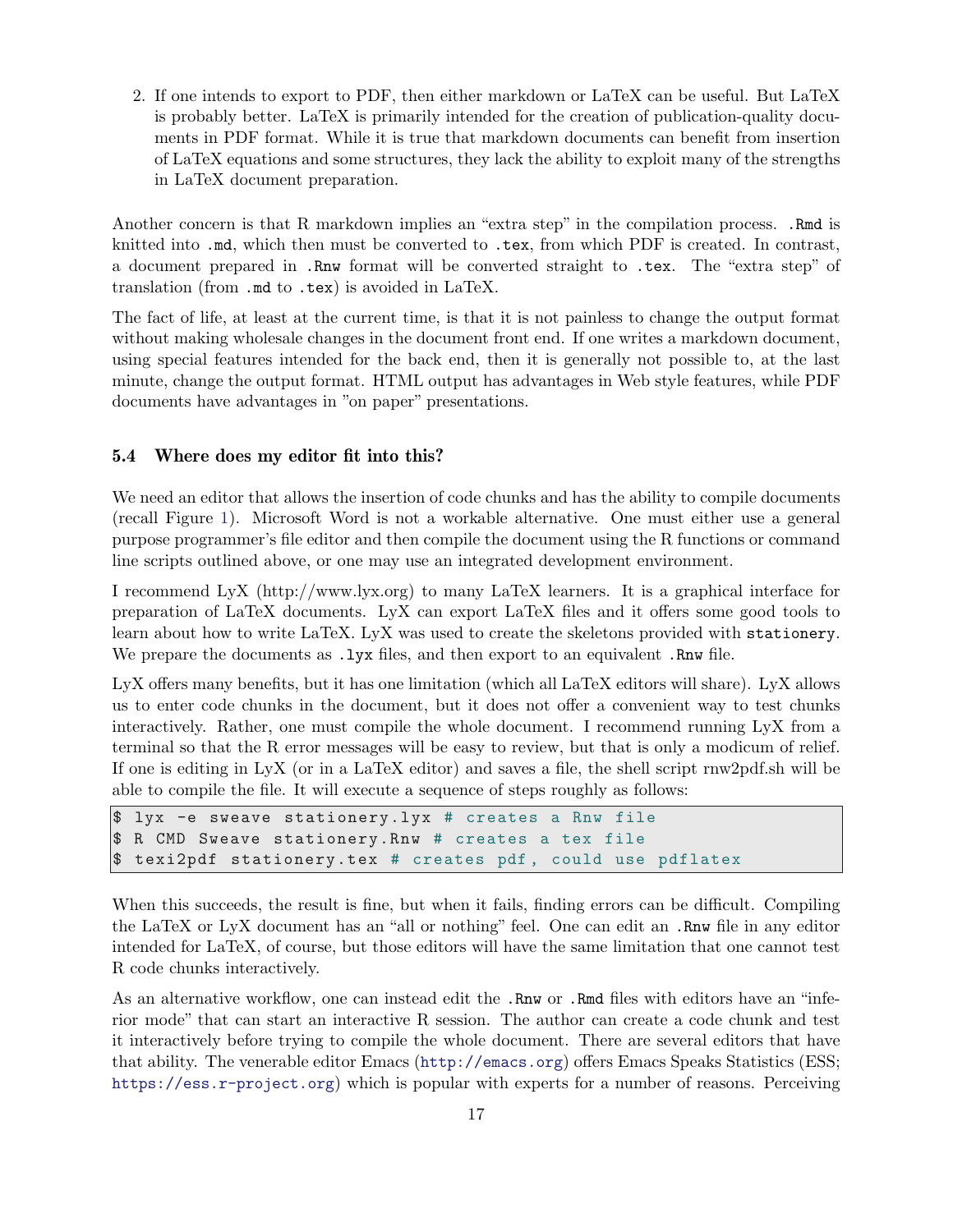Emacs to be difficult to use, many novices enjoy RStudio, which has the ability to work with markdown or LaTeX files. Neither Emacs nor RStudio make the creation of LaTeX markup especially easy, however.

While working on the markdown documents in this package, we are struck by the fact that markdown is a movement, a *frame of mind*, rather than a product. It is a rapidly moving target with several competing sets of idioms. Features are added and changed on a weekly basis. That is to say, we are on the steeply sloped curve of technical innovation.

I extend an apology and salute to users of Emacs Org mode, which is an entirely different implementation of the same ideas as markdown (Org existed first). Org mode has a document header that is very similar to markdown, and it also has code chunks. We used Org mode to prepare a series of tutorials about Mplus programming<sup>[4](#page-0-0)</sup> and the editing process is rather similar to markdown. The main reason that I do not emphasize it in this context is that the number of Emacs Org mode users is quite small compared to either LaTeX or markdown at the current time. The development effort on Org mode is unpredictable. It is much more difficult to find accurate information about how to customize output from Org mode files.

#### 5.5 Should one prefer Sweave or knitr?

In R markdown, knitr is the only available method to process code chunks. There is no Sweave chunk engine for markdown.

For LaTeX documents, we have the choice between the traditional Sweave chunk framework or the newer knitr framework. The syntax can be very similar, but knitr introduced a more finegrained set of options for the chunks (see "knitr code chunk options,"[https://yihui.name/knitr/](https://yihui.name/knitr/options) [options](https://yihui.name/knitr/options)).

One benefit of R markdown with knitr is that it is possible to make reproducible documents about other programming languages. I've explored markdown with knitr to weave documents about BASH shell programming, for example.

The major reason why I resist knitr is that the format of the output is very difficult to control. Over the years, I have used the Listings class in LaTeX with Sweave to customize the appearance of code input and output. So far, at least, I've not had success customizing the output from knitr.

### 6 Conclusion

The stationery package is a snapshot survey of what is practical, here and now, for the preparation of reproducible research reports. It seems likely that both LaTeX and R markdown documents will continue to exist (and compete for user loyalty) into the indefinite future. Neither of these authoring frameworks is without flaws, but each is workable.

There are some authors who take an extreme position that an entire research project, all phases in the analysis of data, should be wrapped together into a single document. At the current time, there are practical problems that prevent us from achieving this goal with perfect fidelity. While the software to render regression tables has improved during the past 10 years, none of the available programs will offer a perfectly finalized presentation for all kinds of models. Rather, it appears we

<sup>4</sup> <http://gitlab.crmda.ku.edu/crmda/semexample>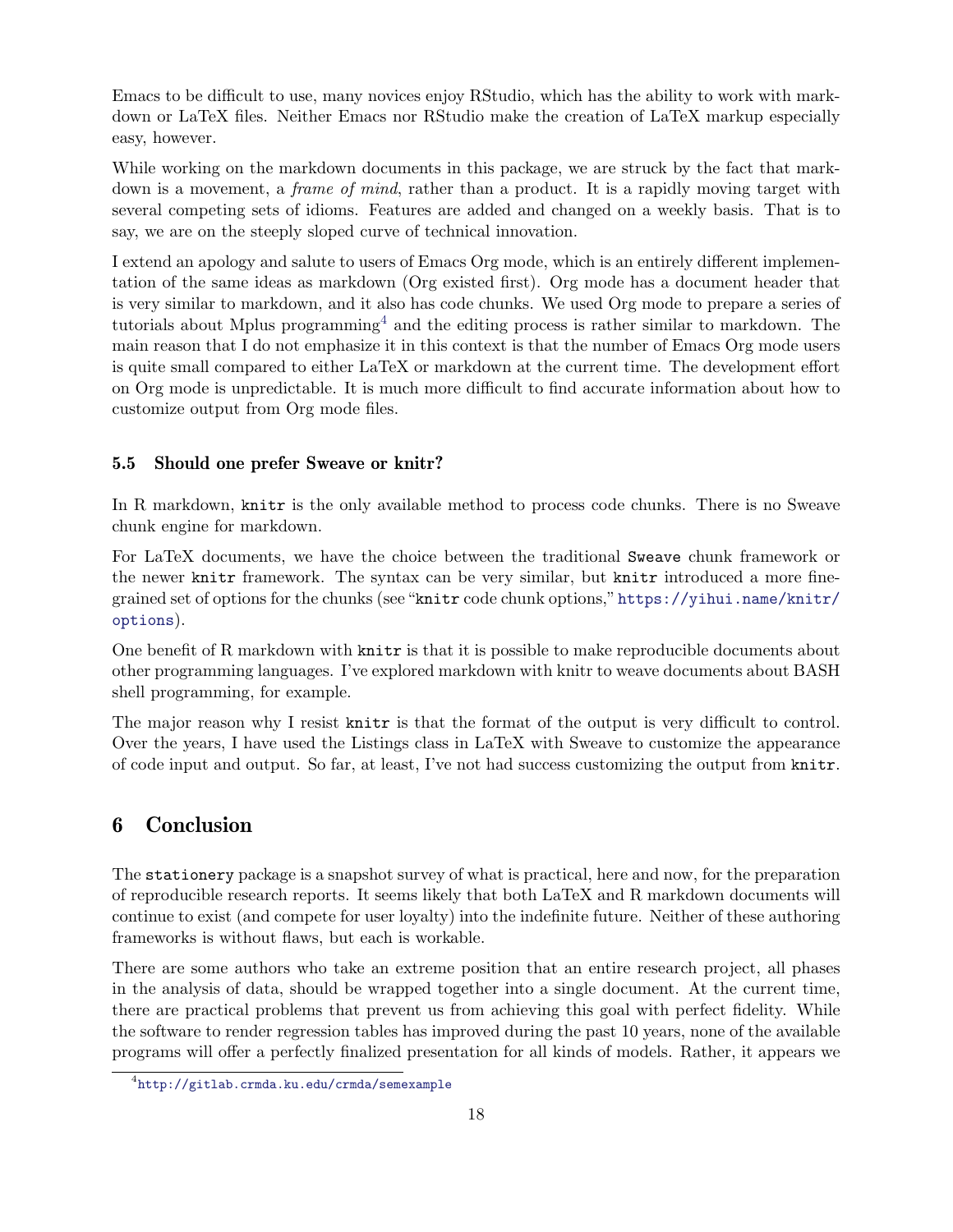do need to leave room for some "hand editing" of tables that are exported from R. In the production graphs for figures we are considerably closer to the perfectly presentable standard, of course, and tables may approach that standard at some point.

The transition to a reproducible document framework will present challenges for new users. Authors who have used LaTeX, or written with LyX, will find this more familiar. For those authors, it will be relatively easy to learn to insert code chunks and re-think the document compilation process. For authors that do not have LaTeX background, it seems certain that the LyX versions of the rnw2pdf templates, or perhaps the R markdown formats, will be more appealing than raw LaTeX. It is easier to produce a rudimentary document from scratch with R markdown, but using the skeletons we provide, it seems that all of these documents should be equally convenient. General opinion among the younger crowd on the Internet seems to more enthusiastically endorse R markdown, while the more experienced (dare I say "traditional"?) crowd prefers LaTeX.

It is perhaps not honest to predict that new users will find any of this to be easy or as convenient as a word processor. It is more likely to be correct and reproducible, but it is not easy. One can expect that authors, whether they start with .Rnw or .Rmd files, will hit bugs as they add features which seem natural and obvious. LaTeX equations, for example, can be included in either document format, but preparing them correctly is not easy. Features that work well in one format are either unavailable or more difficult in the other. While there are many Websites touting examples of "pretty" or "elegant" documents, it seems certain that new visitors to the reproducible documents will find bugs where the experts never dreamed them to venture. Experts know what won't work, but they don't usually emphasize the difficulties as much as the victories. Although the markdown community has many eager, outspoken proponents, I have to admit that every markdown project on which I've worked hit one or more deep, unsolvable bugs that required re-engineering of a presentation. One source of change/trouble is pandoc itself, which is evolving so rapidly that software distributors cannot keep up.

One issue that users should be aware of is that the compiler tool chains are generally fragile. Slight changes that "seem safe" can cause compilation failures with vague error messages. This is partly due to the fact that the LaTeX compiler has its own layer of difficult-to-understand errors. Also, the process of Sweaving/knitting will stumble on errors in R code and sometimes the weaved output file will cause errors in the LaTeX compiler. The LyX authoring environment offers a very convenient way to rapidly move up the LaTeX learning curve; some difficulties can be avoided. However, LyX does not have a convenient way to test code interactively, which makes the R work more frustrating. On the other hand, an authoring environment that allows one to interact with R more directly, such as Emacs or RStudio, places the LaTeX learning curve as an obstacle at the outset.

### References

- <span id="page-18-2"></span>Allaire, J., Xie, Y., McPherson, J., Luraschi, J., Ushey, K., Atkins, A., ... Lister, A. (2018). rmarkdown: Dynamic documents for R [Computer software manual]. Retrieved from <https://cran.r-project.org/web/packages/rmarkdown/rmarkdown.pdf> (R package version 1.10)
- <span id="page-18-0"></span>Knuth, D. E. (1984a). Literate programming. *The Computer Journal*, *27* , 97–111. doi:10.1093/ comjnl/27.2.97

<span id="page-18-1"></span>Knuth, D. E. (1984b). *The TeXbook*. Reading, MA: Addison-Wesley.